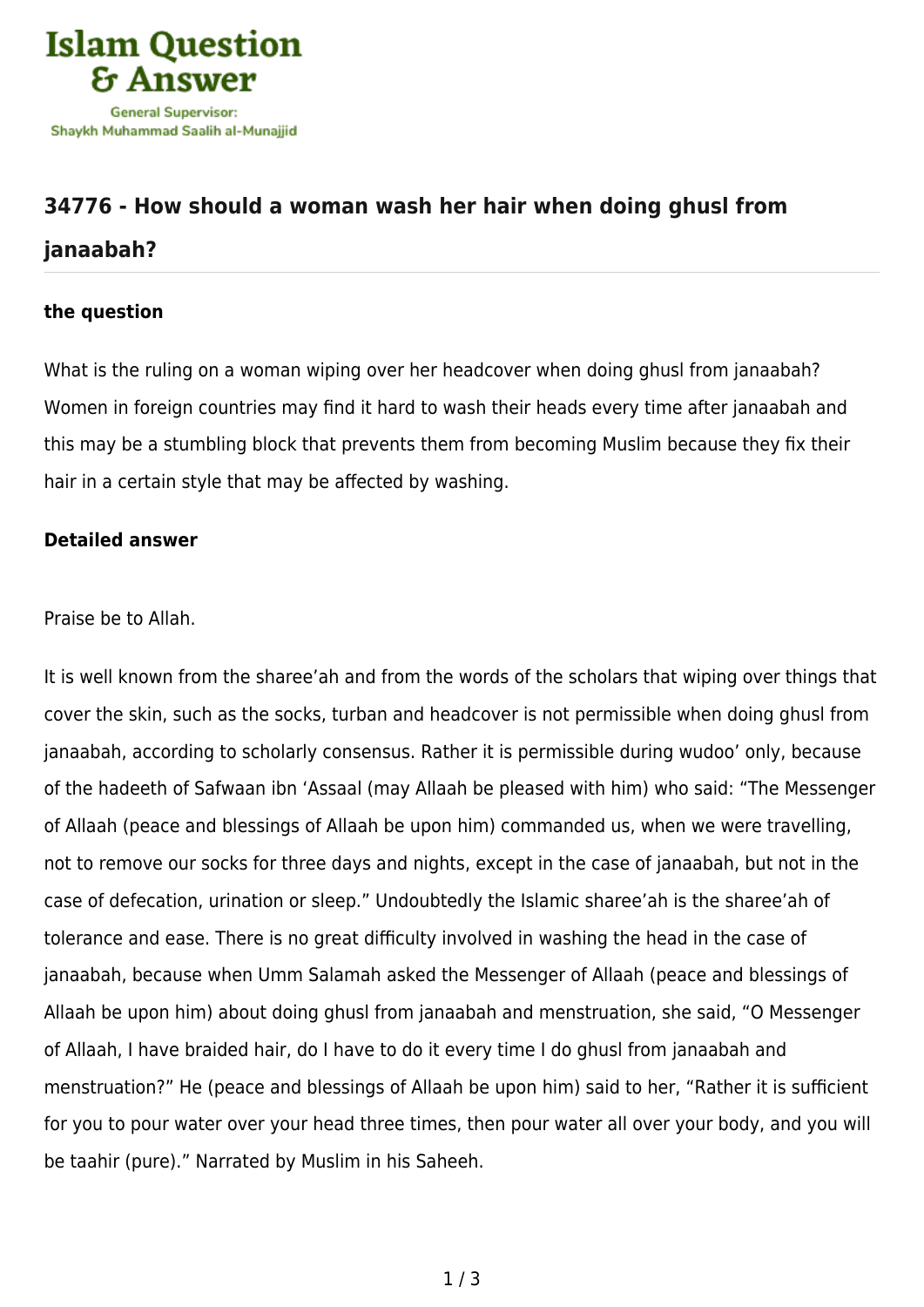

Shavkh Muhammad Saalih al-Munaiiid

Based on this, women who find it difficult to wash their heads when doing ghusl from janaabah should be told that it is sufficient for them to pour over their heads three times so that the water reaches all of the hair, without them having to undo their braids or change anything of the hairstyle that it would be difficult to change. They should also be told about the great reward that they will have from Allaah and the good consequences and pleasant life that they will enjoy forever in Paradise if they are patient in adhering to the rulings of sharee'ah.

But in the case of things that cover the skin that a person needs in the case of a broken limb or injury, it is permissible to wipe over them when doing both ghusl and wudoo', because this is a case of necessity, and there is no time limit in this case, so long as there is a need for that. Jaabir narrated a hadeeth about a man who suffered a head wound, and the Prophet (peace and blessings of Allaah be upon him) ordered that a piece of cloth be placed over his wound and he should wipe over that, then wash the rest of his body. This was narrated by Abu Dawood in his Sunan.

It is a good idea to point out to those who are interested in Islam, when they find some matters difficult to understand or they find some rulings hard to accept, that Paradise is surrounded with difficulties and Hell is surrounded with desires, and that Allaah has issued His commands to His slaves in order to test them and see if they will do well. Earning the Lord's pleasure and gaining the honour of admittance to His Paradise is not something that is easy in all aspects or something that a person can attain without any difficulty. It is not like that at all. Rather we have to be patient and strive to overcome our nafs (self), and put up with a lot of difficulties in order to please our Lord, be honoured by Him and be saved from His wrath. Allaah says (interpretation of the meaning):

"Verily, we have made that which is on earth as an adornment for it, in order that We may test them (mankind) as to which of them are best in deeds [i.e. those who do good deeds in the most perfect manner, that means to do them (deeds) totally for Allaah's sake and in accordance to the

2 / 3